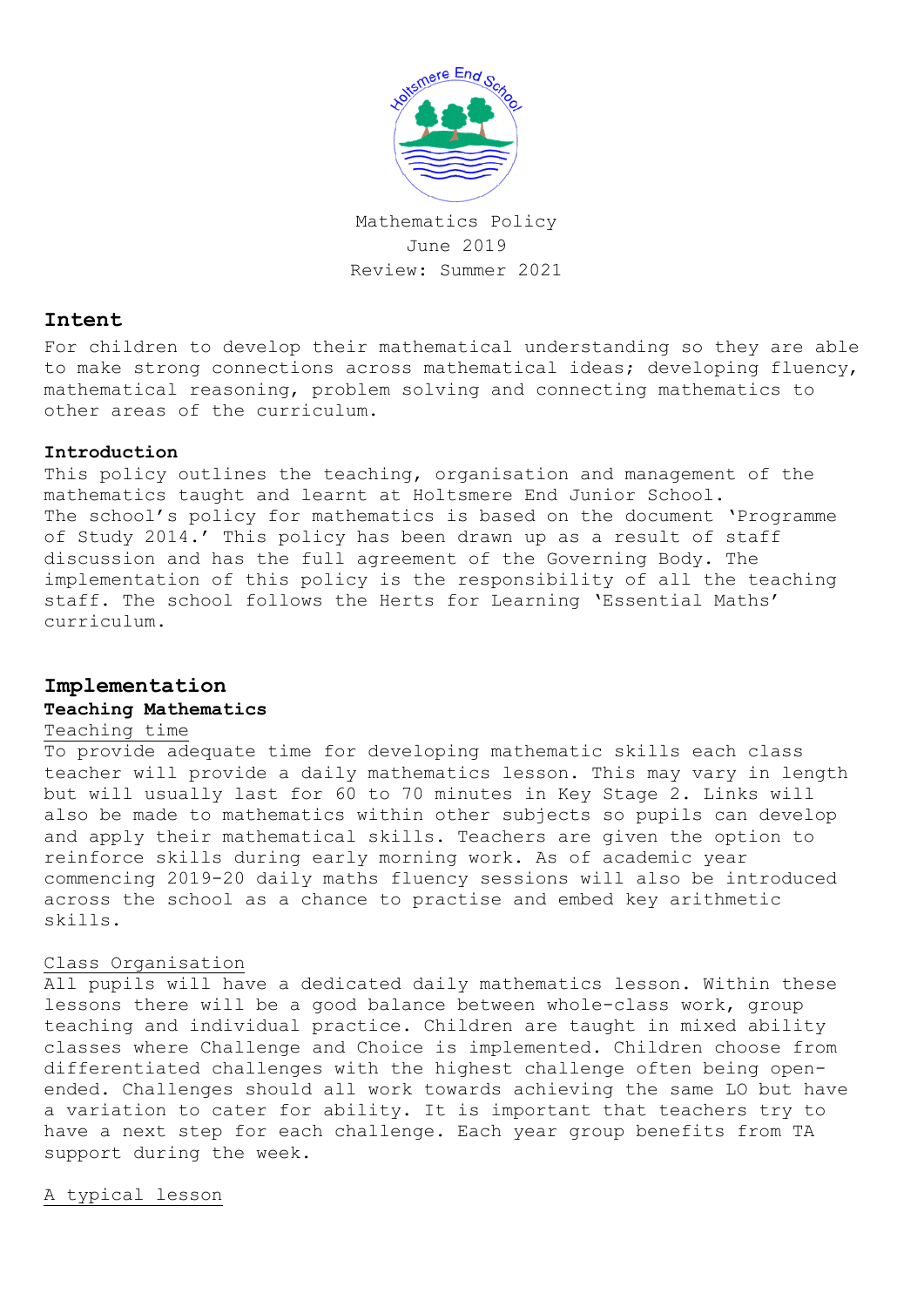A typical 60 to 70 minute lesson in Year 3 to 6 will be structured like this:

- Oral work and mental calculation (about 5 minutes) This will involve whole-class work to rehearse, sharpen and develop mental and oral skills and will often involve reasoning.
- The main teaching input (15 minutes)
- The independent or group activity (about 30-35 minutes) This will include both teaching input and pupil activities and a balance between whole class, grouped, paired and individual work. (See Teaching and Learning policy)
- A plenary (about 5 to 10 minutes) This may involve work with the whole class to identify progress, applying skills learnt, what to remember and to discuss next steps. Opportunities will be provided to allow children to self and peerassess their work. (A mini plenary, during a lesson, may be used to assess learning)

### Out-of-class work and homework

Homework will provide opportunities for children to practice and consolidate their skills and knowledge from their maths lessons. Activities will be short and focused and will be referred to and valued in future lessons. Homework supports the learning in school and should also offer challenge and choice to cater for all abilities as well as having 'Steps to Success,' 'Success Criteria,' or an example included where possible to assist home learning.

All children, with a focus on Pupil Premium children, have been given the opportunity to access extra Times Tables practise on the online platform TT Rockstars which is also offered as a club during and after school time. This is in-line with the implementation of Times Tables statutory tests which will be implemented in Year 4 from Academic Year 2019-20.

### Interventions

Responsive interventions will be used on a daily basis to review or recap a lesson that a child needs more help with thus keeping all children on track within their lessons. Responsive interventions will be recorded within the class' 'Intervention Log' to keep a record of which children are going out, whether they have achieved the skill, and what the skill is they needed to work on thus enabling teachers to track trends within their class and provide other support where necessary.

Links between mathematics and other subjects

Mathematics contributes to many subjects within the primary curriculum and opportunities will be sought to draw mathematical experience out of a wide range of activities. This will allow children to begin to use and apply mathematics in real contexts. Cross-curricular links will be identified within Maths plans.

### **School and Class Organisation**

## How we cater for pupils who are more able

Where possible, more able pupils will be taught with their own class and stretched through differentiated group work and extra challenges. When working with the whole class, teachers will direct some questions towards the more able to maintain their involvement and these pupils will also be given the opportunity to peer teach and explain concepts to the class. Challenge and Choice offers children the opportunity to choose the level of their challenge. More able children are able to choose an open ended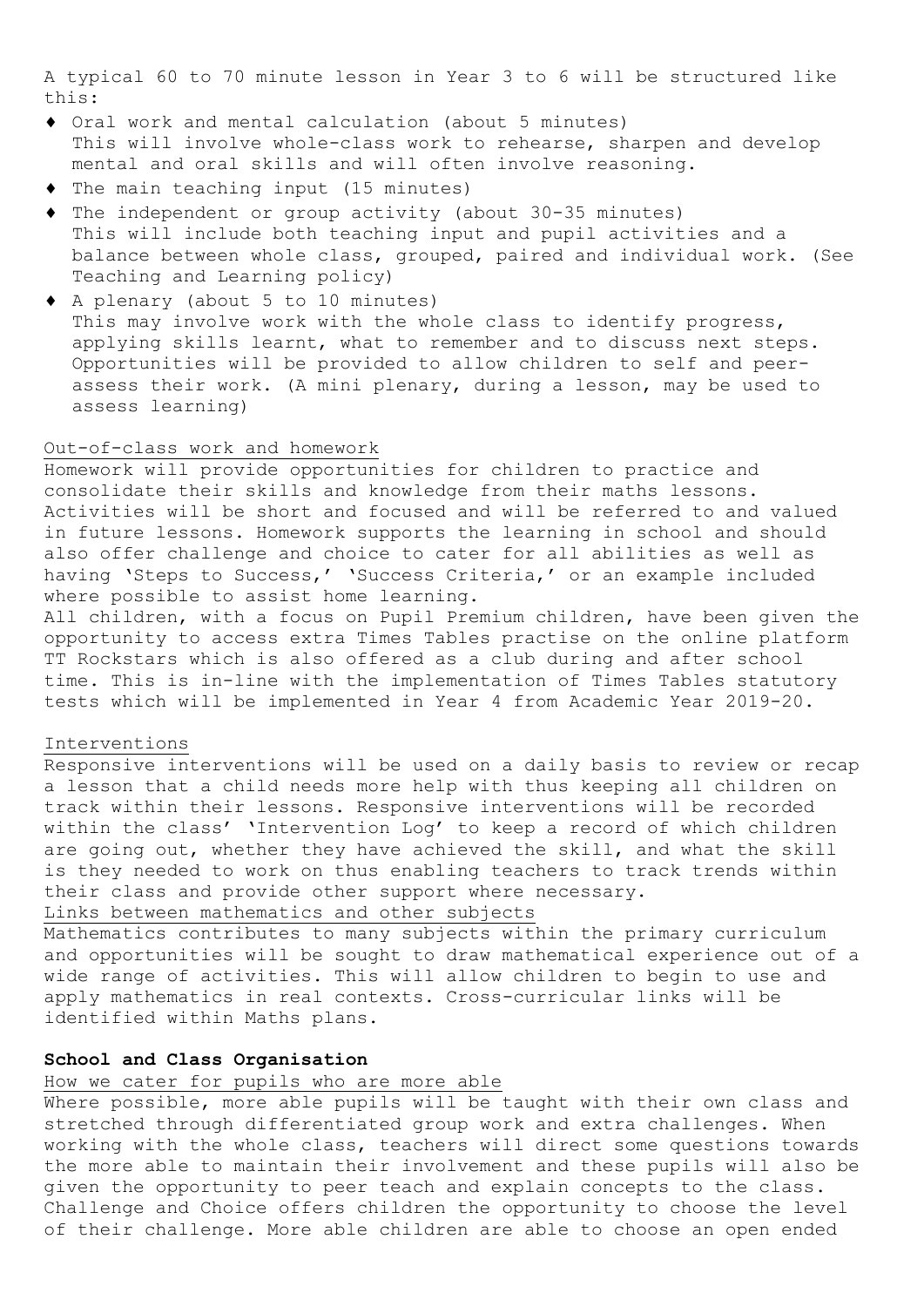task to extend their understanding which often leads to detailed explanations to extend their reasoning ability and mathematical vocabulary. Very occasionally, special arrangements will be made for an exceptionally gifted pupil e.g. they may follow an individualised programme with more challenging problems to tackle. Children will be supported by a TA when possible. Opportunities for school trips will be looked into and discussed with the Headteacher, subject leader, teachers and teaching assistants.

### Pupils with special educational needs and individual education plans

Teachers will aim to include all pupils fully in their daily mathematics lessons. All children benefit from the emphasis on oral and mental work and participating in watching and listening to other children demonstrating and explaining their methods. However a pupil whose difficulties are severe or complex may need to be supported with an individualised programme in the main part of the lesson.

## Manipulatives

Each year group has mathematical resources that will be used regularly to support their learning e.g. place value counters, unifix, multi-link, Cuisenaire, Base-10, Numicon and metre sticks etc. The main resources are in Year 6 e.g. calculators, protractors, 100 square boards, 3D and 2D shapes, fraction board, number fans and angle strips etc. Each classroom has a working wall to promote independent learning. Working wall will be updated every week to suit the areas being covered. Each working wall will include key mathematical vocabulary for the week as well as key reasoning sentence starters to encourage deeper understanding and use of correct terminology.

### Information and Communication Technology

ICT will be used in various ways to support teaching and motivate children's learning. ICT will involve the computer, calculators, and interactive white boards. iPads are used to support children with their learning e.g. children creating videos to discuss steps to complete activities or teachers creating quizzes for children to compete against each other. Children will also use iPads and computers to access TT Rockstars.

### SMSC and British Values

In line with the school's equal opportunities policy, all children will have an entitlement to all aspects of the curriculum, in accordance with British values e.g. mutual respect gained through collaborative work in mixed abilities.

### **Management of Mathematics**

### Role of the Subject Leader

The role of the subject leader is to:

- teach demonstration lessons modelling to other teachers key skills where necessary,
- ensure teachers are familiar with the curriculum and help them to plan lessons,
- lead by example in the way they teach in their own classroom,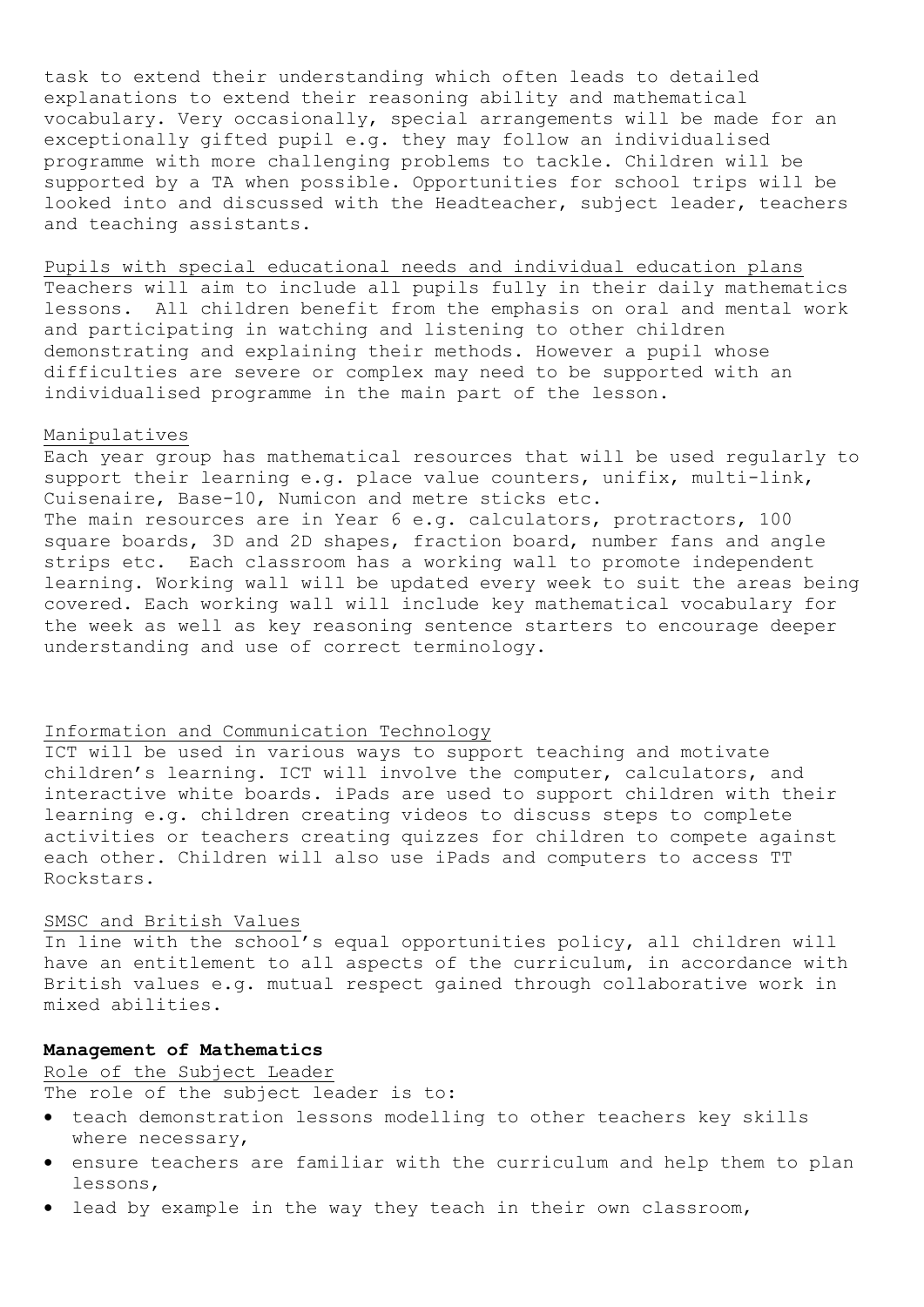- monitor books and lesson plans, and provide feedback to staff on a four weekly basis,
- prepare, organise and lead INSET, with the support of the Headteacher,
- work co-operatively with the SENCO and TA's,
- observe colleagues with a view to identifying the support they need and to ensure the quality of teaching,
- attend INSET provided by LEA numeracy consultants,
- inform parents of how to help at home,
- ensure that mathematics remains a high profile in the school e.g. participating in World Maths Day, implementing Maths Weeks across the school etc and
- ensuring there is a good mathematical environment within each classroom through learning walks.

### **Impact**

#### **Assessment**

Assessment will take place at three connected levels: short-term, mediumterm and long-term. These assessments will be used to inform teaching in a continuous cycle of planning, teaching and assessment.

### Short-term assessment

Short-term assessments will be an informal part of every lesson to check their understanding and give you information, which will help adjust future day-to-day lesson plans and inform responsive interventions for that day. Many teachers will use pitch and expectation questions to assess understanding and use open ended questions to deepen thinking. This includes using named questions and a generally no-hands-up environment.

Children will have the opportunity to self and peer assess their own progress and recognise their next steps. This will be evident within their books as verbal and written assessments at least once a week. Selfassessment is often a part of the Success Criteria stuck in books across the school.

### Medium-term assessment

Medium-term assessments consist of short topic tests, of roughly 10 questions, which are written by the class teacher in accordance to appropriate 'end-of-year statements' and given to pupils to assess embedded learning a couple of weeks after said topic has finished. These tests will be completed within Maths Unaided Books and then used to support half-termly teacher assessment based on the end-of-year statements for each child.

#### Long-term assessment

Long-term assessment consists of half-yearly formal tests which are used to support the termly teacher assessments to ensure that these are accurate across the school and that the children's progress is tracked. End of year statements for each child are referred to and used throughout this process. Provision is then made for any children who have not made expected progress. Accurate information will then be reported to parents and the child's next teacher.

#### Response to assessment